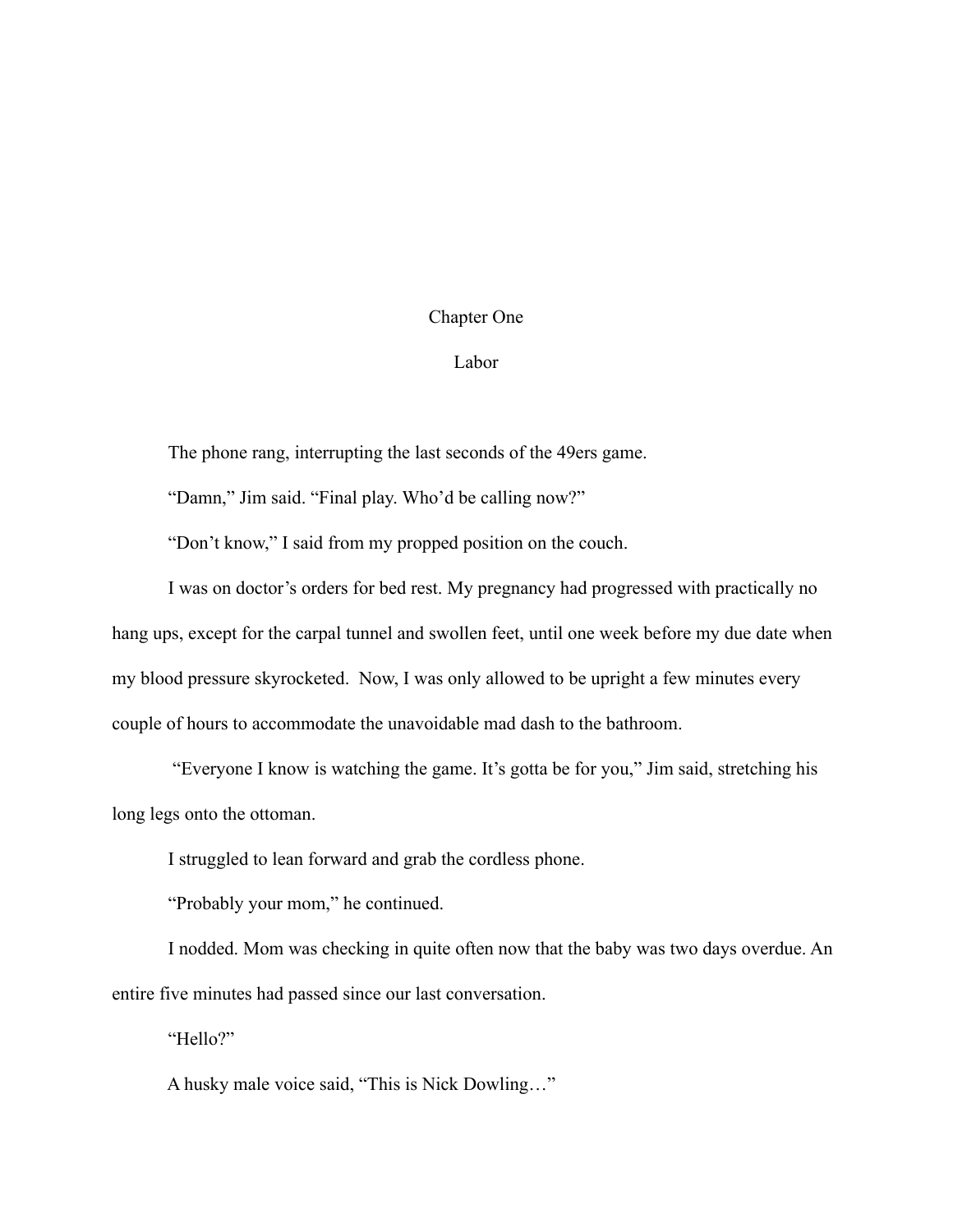## *Ugh, a telemarketer.*

"…from the San Francisco Medical Examiner's office."

 I sat to attention. Jim glanced at me, frowning. He mouthed, "Who is it?" from across the room.

"Is this the Connolly residence?"

"Yes," I said.

"Are you a relative of George Connolly?"

"He's my brother-in-law."

"Can you tell me the last time you saw him?"

My breath caught. "The last time we saw George?"

Jim stood at the mention of his brother's name.

"Is he a transient, ma'am?" Dowling asked.

I felt the baby kick.

"Hold on a sec." I held out the phone to Jim. "It's the San Francisco Medical Examiner.

He's asking about George."

Jim froze, let out a slight groan, then crossed to me and took the phone. "This is Jim Connolly."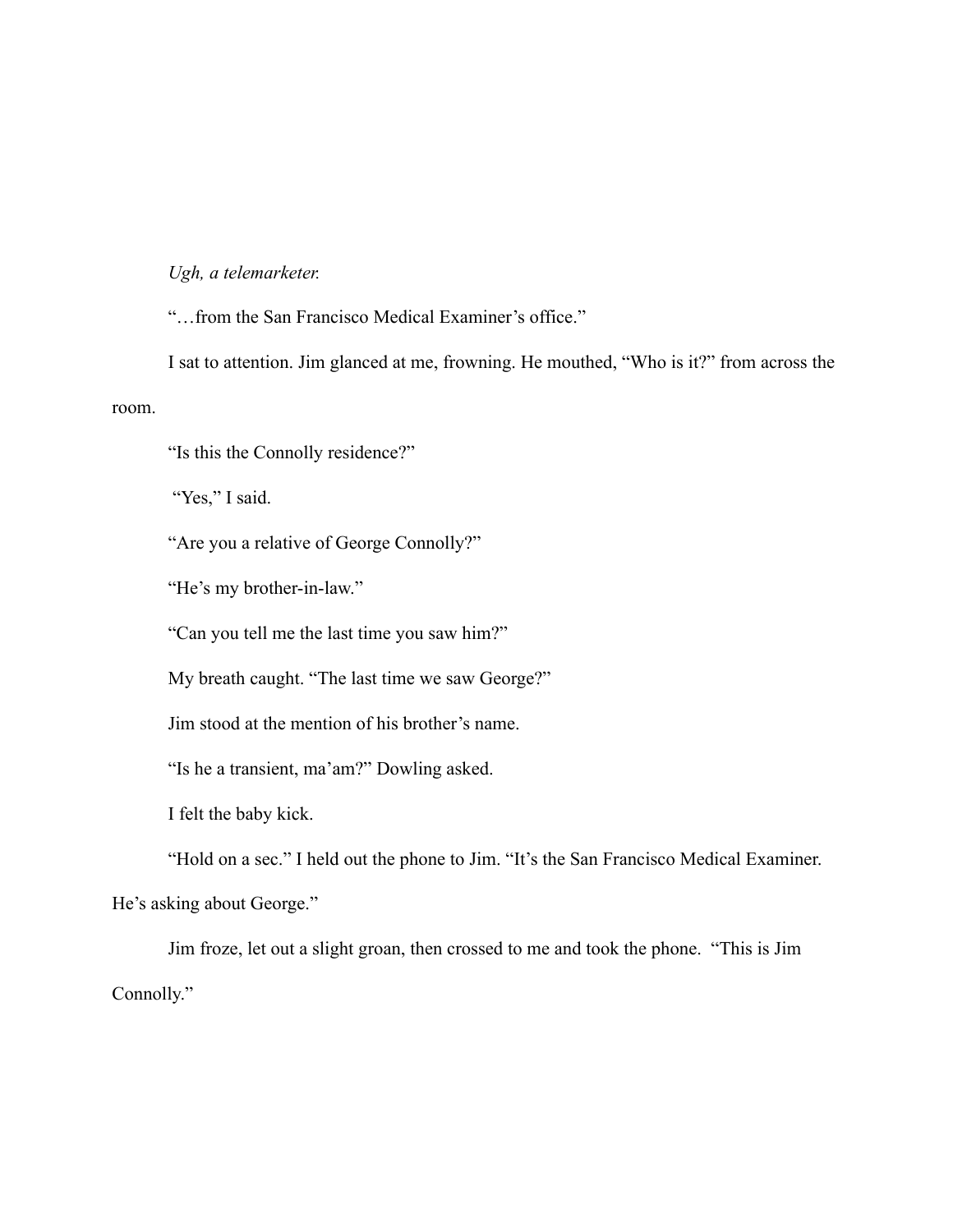The baby kicked again. I switched positions. Standing at this point in the pregnancy was uncomfortable, but so was sitting or lying down for that matter. I got up and hobbled over to Jim, putting my hands on his back and leaning in as close as my belly would allow, trying to overhear.

*Why was the medical examiner calling about George?* 

 "I don't know where George is. I haven't seen him for a few months." Jim listened in silence. After a moment he said, "What was your name again? Uh huh….What number are you at?" He scratched something on a scrap of paper, then said, "I'll have to get back to you." He hung up and shoved the paper into his pocket.

"What did he say?" I asked.

 Jim hugged me, his six-foot-two frame making me feel momentarily safe. "Nothing, honey."

"What do you mean, nothing?"

"Don't worry about it," he whispered into my hair.

 I pulled away from Jim's embrace and looked into his face. "What's going on with George?"

 Jim shrugged his shoulders, and then turned to stare blankly at the TV. "We lost the game."

"Jim, tell me what the medical examiner said."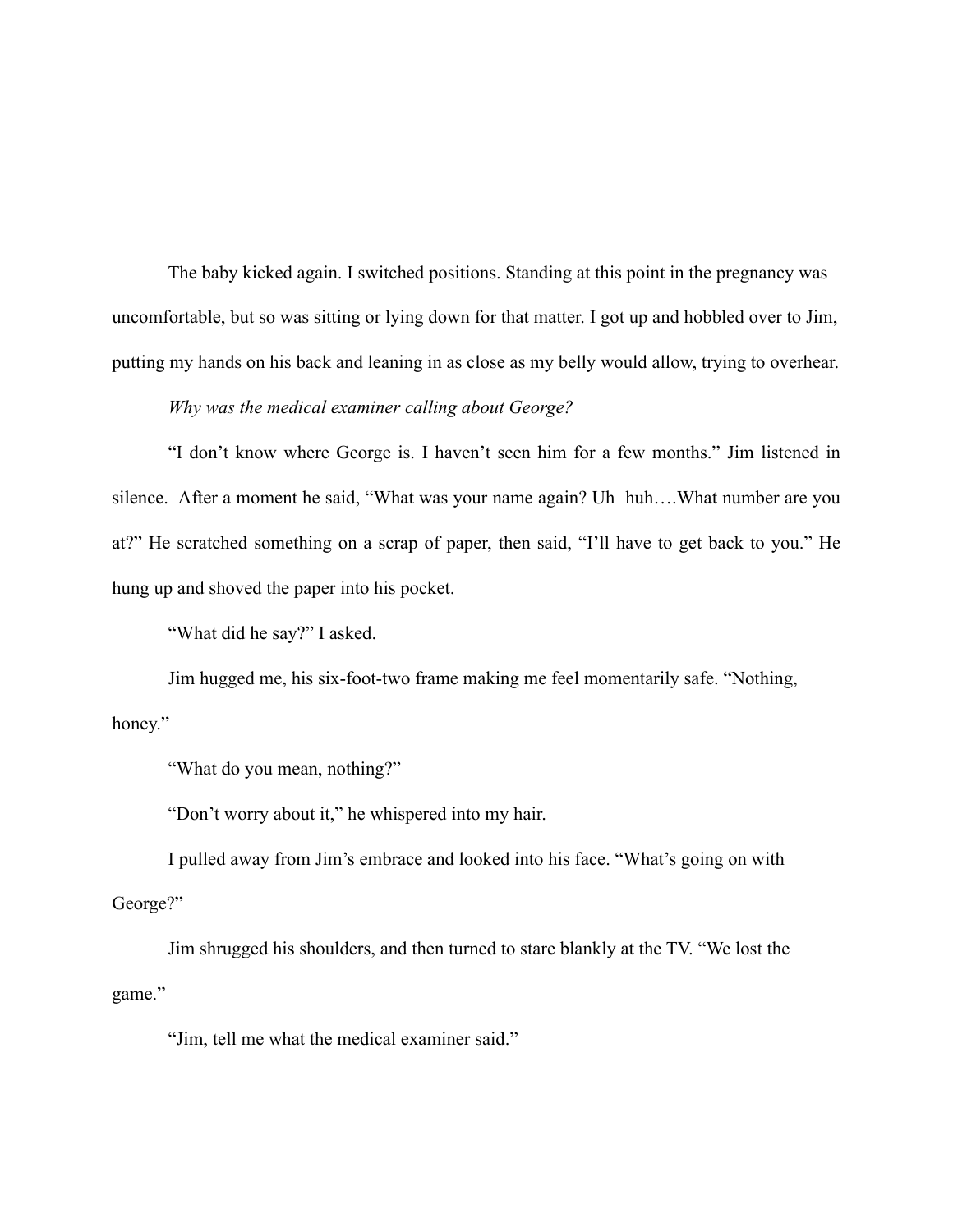He grimaced, pinching the bridge of his nose. "A body was found in the bay. It's badly decomposed and unidentifiable."

Panic rose in my chest. "What does that have to do with George?"

 "They found his bags on the pier near where the body was recovered. They went through his stuff and got our number off an old cell phone bill. They want to know if George has any scars or anything on his body so they can..." His shoulders slumped. He shook his head and covered his face with his hands.

I waited for him to continue, the gravity of the situation sinking in. I felt a strong tightening in my abdomen. A Braxton Hicks?

Instead of speaking, Jim stood there, staring at our blank living room wall, which I'd been meaning to decorate since we'd moved in three years ago. He clenched his left hand, an expression somewhere between anger and astonishment on his face. He turned and made his way to the kitchen.

I followed. "Does he?"

 Jim opened the refrigerator door and fished out a can of beer from the bottom shelf. "Does he what?" He tapped the side of the can, a gesture I had come to recognize as an itch to open it.